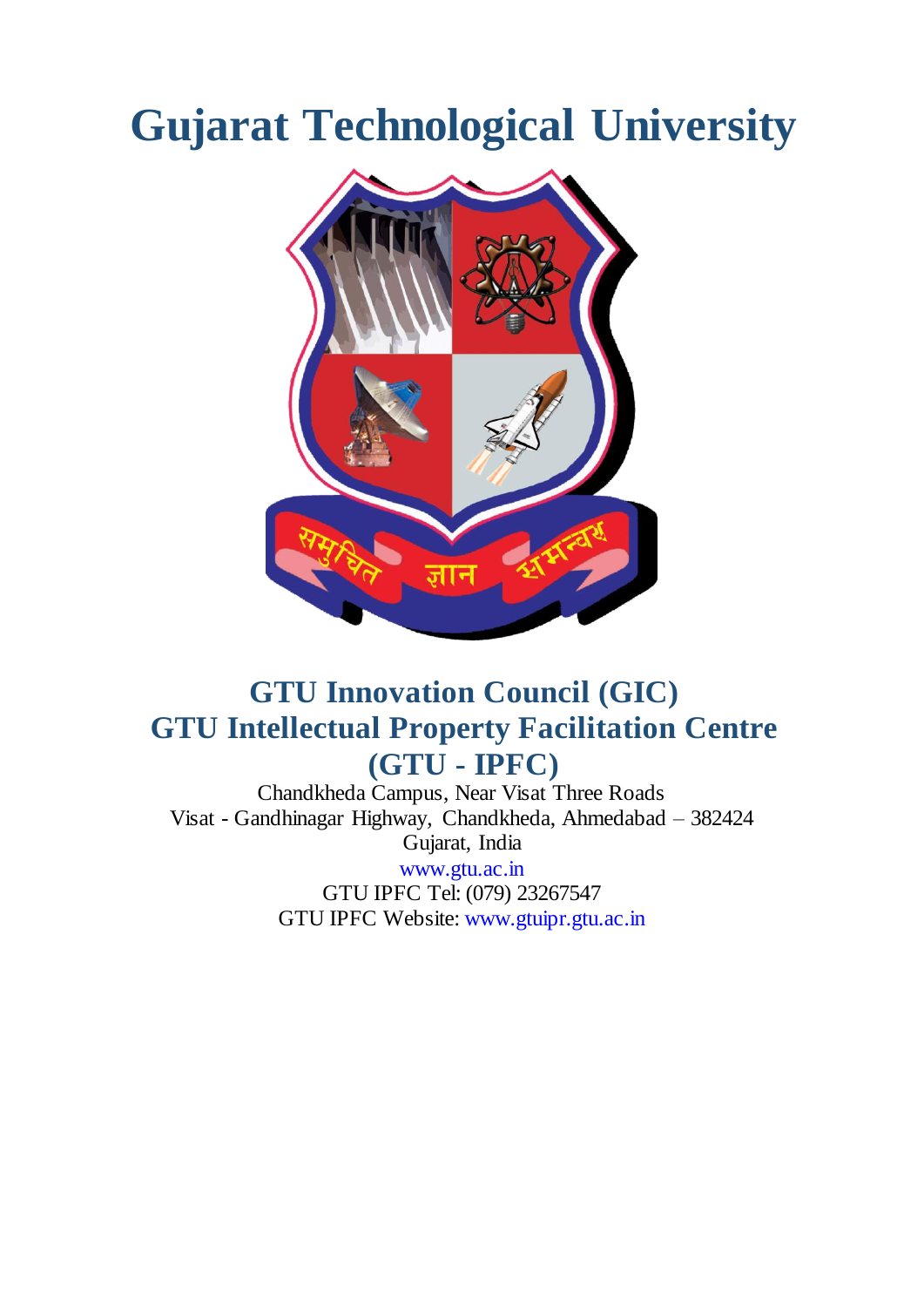# GTU INNOVATION COUNCIL GTU- IP Facilitation Centre

#### **REPORT ON IPR WORKSHOP & SCREENING AT VADODARA CENTRE GISC**

**Date: Phase 1:** 13<sup>th</sup> Oct, 2021 **Phase 2: 25<sup>th</sup> Oct**, 2021 **Time:** 10:00 am to 6:00 pm

#### **Venue**

GTU Innovation and Startup Centre-Vadodara, Technical High School Campus, Opposite Santadevi Nursing House, Dandia Bazar, Dandia Bazar, Vadodara, Gujarat 390001.

#### **GTU Innovation Council (GIC)**

GIC has been designed to establish close bonding between industries, entrepreneurs, faculty members and students to make research and development at the University, relevant to the needs of industries at national and international levels. It helps to create a culture of design, new and products augmentation and processes in the arena of industries. GTU Innovation Council as an innovation campaign has started strategic steps to establish a close and continuing inter- action for the students in all the undergraduate and postgraduate courses. GTU Innovation Council is one of the elite organizations of the nation for cultivating multilayer innovation ecosystem. Through the efforts for creating culture of innovation and entrepreneurship in 7 years, an aura of developing the ecosystem across the state was conceptualized. The pilot projects and efforts have ideated many policies which have helped to change and shape up innovation and entrepreneurial mind-set of students.

#### **About The Event**

The event was divided into two phases that is IPR Workshop on 13<sup>th</sup> Oct, 2021 & IP Screening on 25th Oct, 2021 both at GTU Innovation and Startup Centre-Vadodara.

#### **IPR Workshop (13th Oct, 2021)**

GIC IP Facilitation centre GTU conducted patent filing workshop on 13<sup>th</sup> of the October. The event highlighted with active and enthusiastic participation of more than 45 students over all from 15 teams for the workshop. To begin with the introduction was given by **Mr. Ravi B Patel** concerning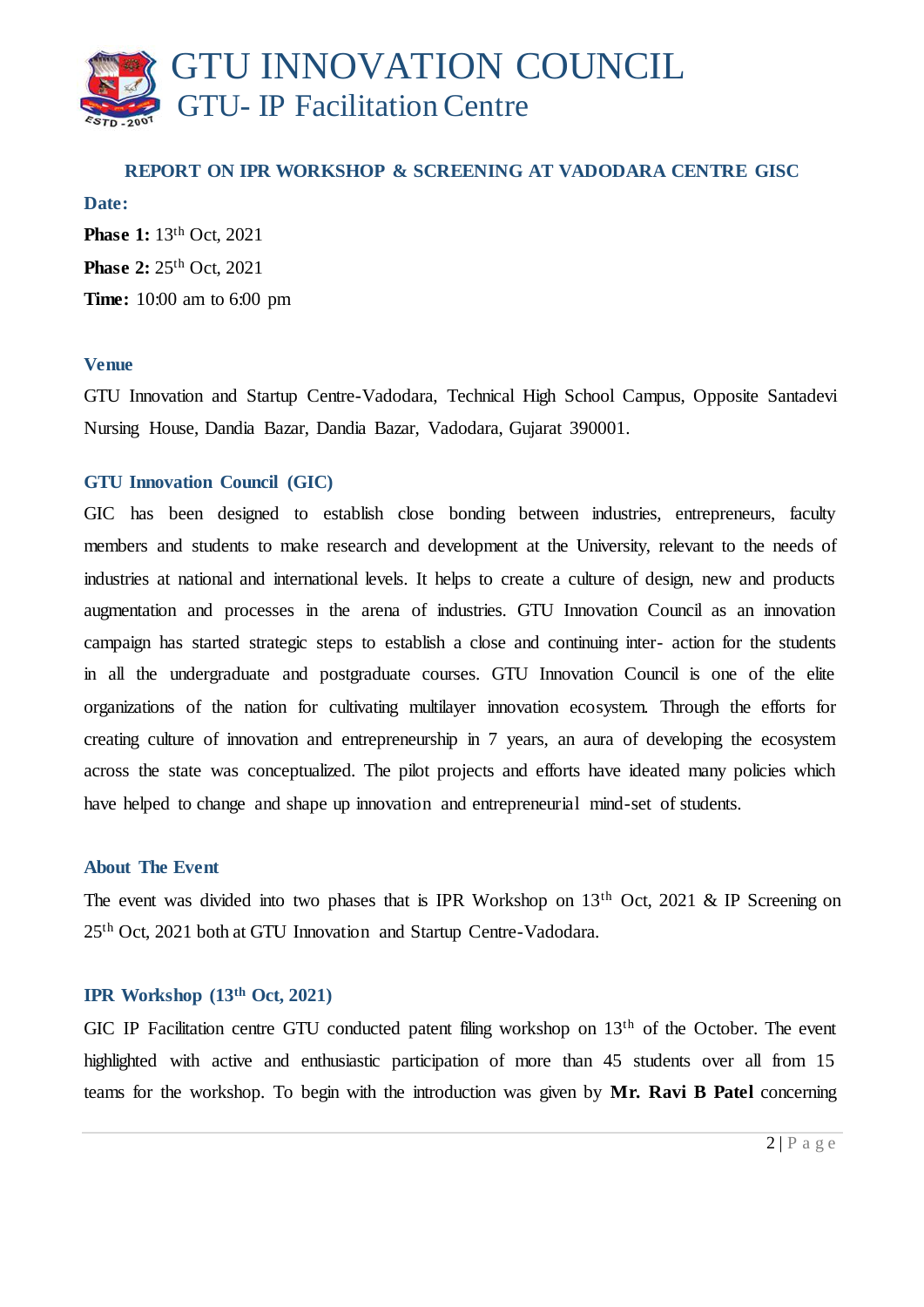

GTU Innovation Council and its efforts in building entrepreneurial ecosystem across Gujarat. Furthermore, the facilities and kind of IP Support given by IPFC-GTU was also addressed. Firstly, students were made aware about the IP and its various aspects. Secondly, they were given patent searching activity and were guided for the same. This first session was on Basics of IPR which is designed to enlighten the participants about the basics of Intellectual Property Rights, its effect on the 'project to product process and patent basics'. **Mr. Chandramouli S. Pachouri** (IP Professional, IPFC-GTU) introduced the students with Intellectual Property Rights (IPR) and its various benefits. Students were also made aware about the current knowledge-driven, private sector oriented economic development paradigm, the different types of intangible assets of a business are often more important and valuable than its tangible assets. It usually gives the Creator an Exclusive Right over the Use of his Creations for a Certain Period of Time. A detailed explanation on three main criteria of Patentability was given to provide best understanding. Any Invention has to follow the principle of "3 I":

- 1) Innovativeness (Novelty)
- 2) Inventive Step (Non-obviousness)
- 3) Industrial Utility (Usefulness)

Furthermore, the discussion about Patent funding support given by GTU under the SSIP policy up to INR 50K per Indian National Patent Filing Including Government Fees was introduced. Finally, the second session was continued by **Ms. Shailja Jhala** (Research Assistant, IPFC-GTU) with hands on practice of patent searching on free databases. Moreover, the students were made aware with the use of the paid database Patseer access and its features, taken by Patseer team.

#### **IP Screening (25th Oct, 2021)**

On 25th Oct, 2021, IP screening was conducted for the same students who has attended the workshop on 13<sup>th</sup> Oct, 2021. Total seven teams actively participated in the screening. The young student innovators team from different domain area such as engineering, pharmacy, medical devices were core subject areas of the teams. The screening panel included 5 domain experts:

| $\mathbf{C}$<br>IJΙ | Screening panel | <b>Designation</b> |
|---------------------|-----------------|--------------------|
|                     |                 |                    |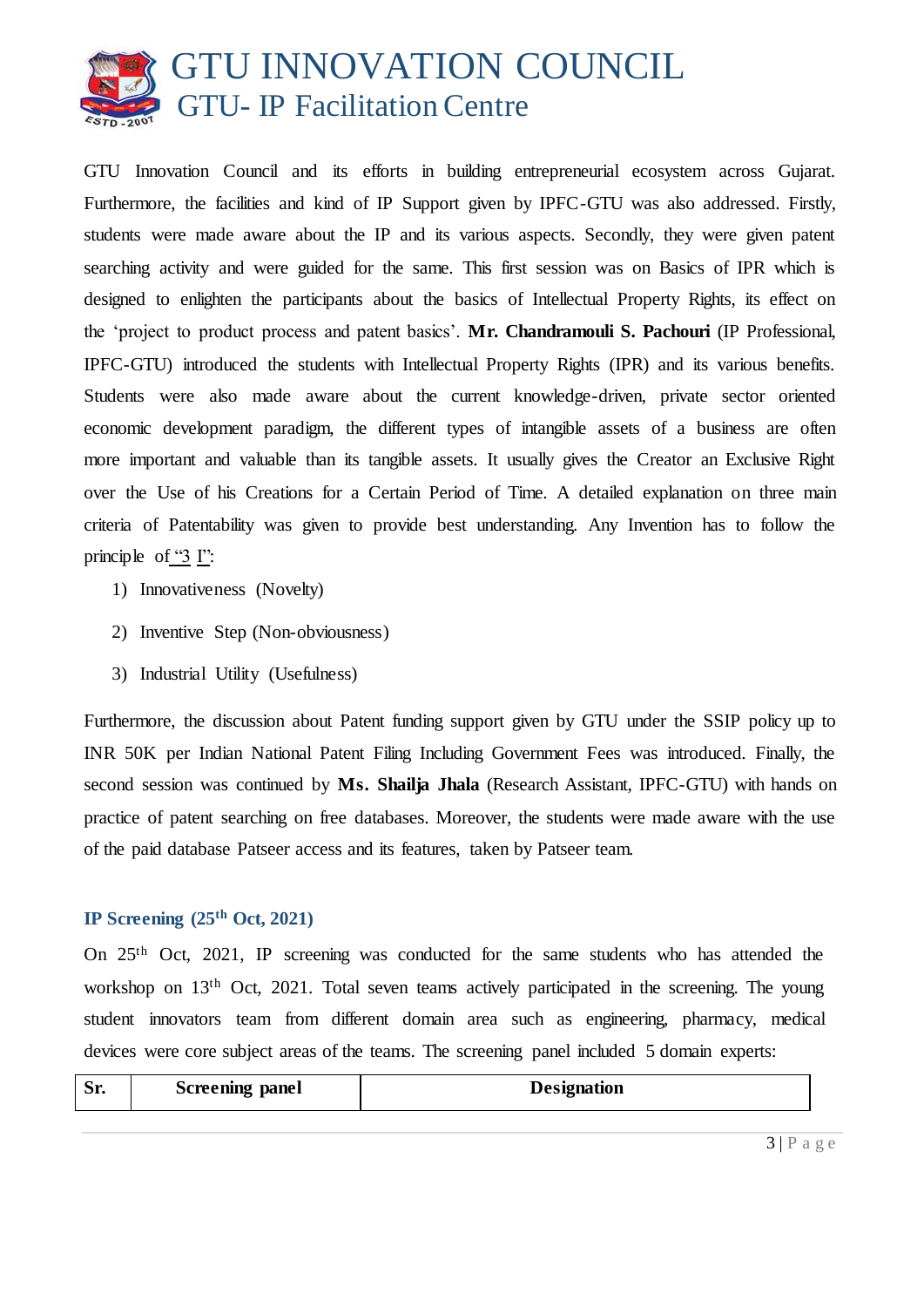

| $\mathbf{n}$   | Member name               |                                                        |  |  |  |  |
|----------------|---------------------------|--------------------------------------------------------|--|--|--|--|
|                | Mr. Ravi Patel            | Assistant Professor & Section Incharge, GTU-IPFC       |  |  |  |  |
| 2              | Chandramouli<br>S.<br>Mr. | IP Professional, GTU-IPFC                              |  |  |  |  |
|                | Pachouri                  |                                                        |  |  |  |  |
| 3              | Dr. P.V. Ramana           | Prof and Dean (R&D), SVIT, Vasad                       |  |  |  |  |
| $\overline{4}$ | Mr. Satish H. Bhati       | Principal, Neotech Institute of Technology             |  |  |  |  |
| 5              | Dr. Nipa A. Desai         | Assistant Professor, Vadodara Institute of Engineering |  |  |  |  |
| 6              | Ms. Nehal Prajapati       | I/C RISC Coordinator & Research Assistant, Baroda      |  |  |  |  |
|                |                           | <b>GISC</b>                                            |  |  |  |  |

The students were not only guided for their approach for patent filing but also were introduced with the rules and the process of Indian Patent filing. They were evaluated with three main criteria for patentability which is Novelty, Non-obviousness, and Industrial Utility. The team which was able to fulfill all the three criteria of patentability was given the funding grant of up to INR 50K for filing and prosecution under GTU policy for funding the patent. List of student team for IPR screening on 25th Oct, 2021 at GISC Vadodara:

| Sr.no          | <b>Innovation title</b> | <b>Team</b> | School/college    | <b>Status of</b> | <b>Total</b> |
|----------------|-------------------------|-------------|-------------------|------------------|--------------|
|                |                         | leader      | name              | screening        | number of    |
|                |                         | members     |                   |                  | members in   |
|                |                         | name        |                   |                  | each team    |
| -1             |                         | Kavisha     | <b>GSFC</b>       | Re-apply         | 01           |
|                | NP TECHNOLOGY           | patel       | <b>UNIVERSITY</b> |                  |              |
| $\overline{2}$ |                         |             | Parul Institute   | <b>Not</b>       | 01           |
|                | Comfyactive             | Nidhi Ketan | Of                | Approved         |              |
|                | Corrector               | Shah        | Physiotherapy     |                  |              |
| 3              |                         |             | Babria            | <b>Not</b>       | 03           |
|                | Ayurvati Sponge         |             | Institute Of      |                  |              |
|                | For Hemorrhage          | Patel Tulsi | Technology        | Approved         |              |
| $\overline{4}$ | Enzyme Based Anti-      |             |                   | Re-Apply         | 02           |
|                | Dandruff Shampoo        |             | Parul Institute   |                  |              |
|                | For The Condition       |             | Of Applied        |                  |              |
|                | Seborrheic              | Shreni      | Sciences, Parul   |                  |              |
|                | Dermatitis              | Agrawal     | University.       |                  |              |

4 | P a g e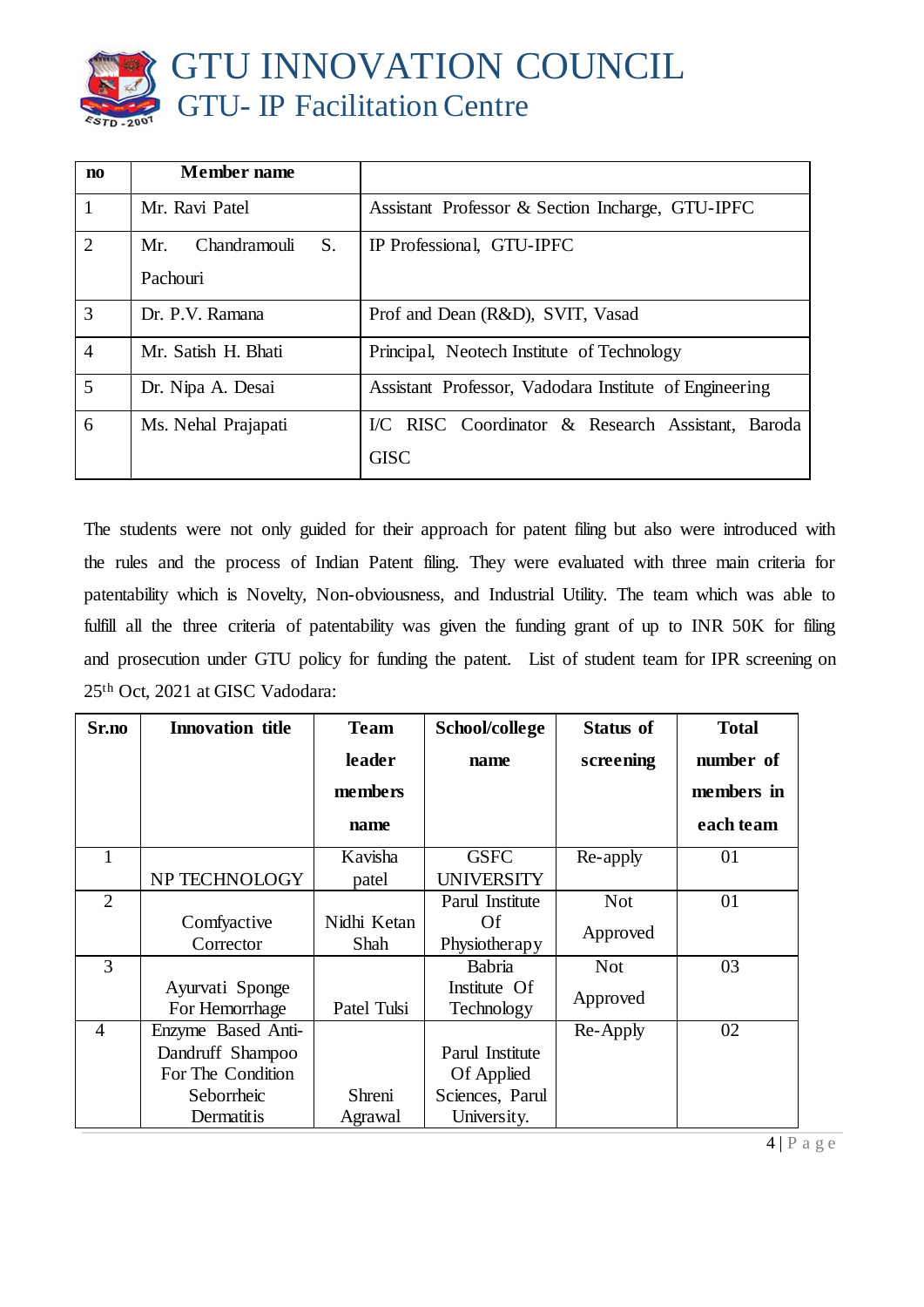

|   | (Biozyme)                                              |                        |                                           |            |    |
|---|--------------------------------------------------------|------------------------|-------------------------------------------|------------|----|
| 5 |                                                        |                        |                                           | <b>Not</b> | 01 |
|   | Ocean Cleanerz                                         | Varun<br>Saikia        | Navrachana<br>School Sama                 | Approved   |    |
| 6 |                                                        | Dalwadi<br><b>Neel</b> | Sardar<br>Vallabhbhai<br>Patel Institute  | Re-apply   | 03 |
|   | Electric Tractor                                       | Alpeshbhai             | of Technology                             |            |    |
| 7 | Intelligence<br>demonstrated by<br>vehicle electrical  |                        |                                           | Approved   | 01 |
|   | architecture to<br>maintain positive<br>charge balance | Abhishek<br>Shah       | A. D. Patel<br>Institute of<br>Technology |            |    |

### **Glimpse of the Workshop (13th Oct, 2021)**